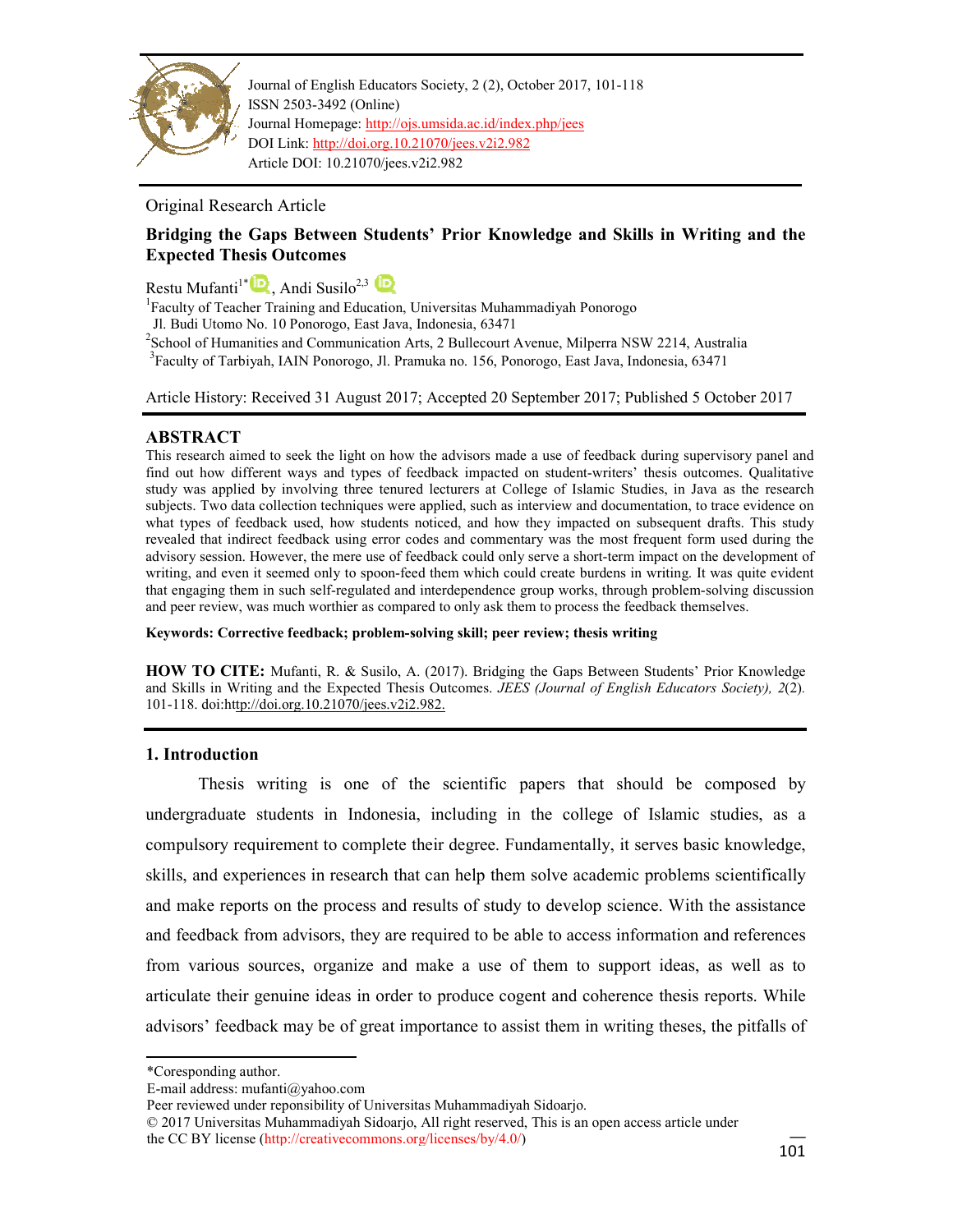feedback practices are often noticed. Hence, it is undoubtedly interesting to examine the strategies and kinds of feedback used by advisors during the supervisory panel and find out the most suitable types or ways that meet particular needs of students in writing research reports, particularly in the context of the college of Islamic studies.

It cannot be denied that most students often have problems in thesis writing, especially when they are demanded to express and develop their own ideas, although they have taken some crucial courses, such as academic writing, advanced grammar, research methodology and other related subjects. Some mistakes and errors have frequently happened in terms of sentence structure, lexis, spelling, content, or coherence between the ideas in paragraphs developed. In response to these problems, feedback is mostly used to assist them in order that they can notice the errors and improve the quality of the written drafts they make. Feedback is given in various types and ways depending on advisors' own preferences or based on students' needs. While some students benefit from getting valuable information about their writing errors and how to deal with those problems, some others may get frustrated from the feedback as they find it hard to understand. Therefore, the effectiveness of corrective feedback in writing becomes one of the controversial issues that never ceases discussed by advisors as well as attracting much attention of researchers.

Generally, it is widely believed that feedback plays an important role in a negotiation effort to help students produce a better piece of writing. In this void, direct or indirect corrective feedback is mostly used to improve the quality of students' writing from various aspects, such as content, lexis, grammar, organization, referencing, and other related components in writing thesis. Some studies have noted that corrective feedback is effective to help them improve their written works (Sheen, 2007; Bitchener, 2008; Bitchener & Knoch, 2008). It is reported that students who are given feedback have better skills in improving the subsequent errors compared with those who are not (Ferris, 1999). In fact, if the feedback is obviously noticed and easily understood by students, it is likely worth to assist them to increase their awareness in writing and develop their thesis reports. Shortly, feedback is necessarily used by advisors in order that students know the mistakes they make and help them revise their written works.

While some believe that students benefit from corrective feedback, however, it is likely hard to justify to what extent the feedback significantly contributes to the development of students' thesis writing and improves their problem-solving skills. In fact, it is quite often found that students are struggling to process feedback and they encounter problems how to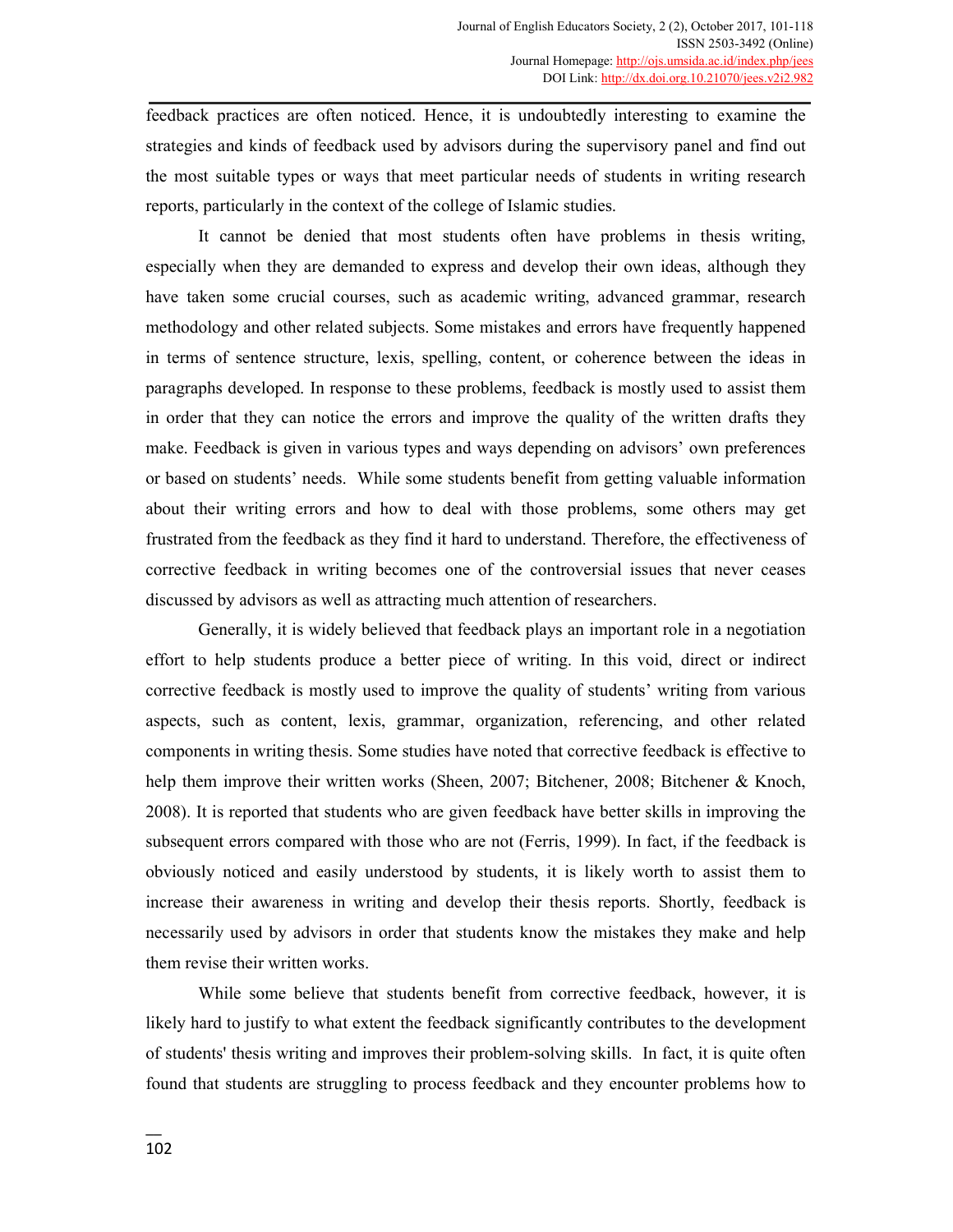fix up the mistakes in their writing based on the feedback they have received from advisors. Several studies indicate that feedback is empirically ineffective (Hyland & Hyland, 2006; Russell & Spada, 2006) and even destructive to the writing skills of learners (Truscott, 1996). It is the case that students occasionally make mistakes in the same areas in their subsequent drafts of writing even though they have received feedback. Moreover, the drawback is also noticed as the amount of feedback can make them under pressure, and the result is predictable as they might postpone writing, commit plagiarism, and get depressed or even drop out.

Reflecting upon some studies above, it seems that research on feedback is still inconclusive. The inconsistency of findings is inevitable and this is mainly caused by the inconsistency of the design or research methodology used in those studies (Gue'nette, 2007). This may happen because this issue involves at least three main inter-related factors which are not constant, such as students as the feedback users, advisors as the subjects, and the feedback itself. The failure in noticing feedback can rely on students. Some problems faced by students in processing feedback have been widely recognized, such as lack of writing skills and practices, insufficiency of grammar mastery, inability to conduct research or inadequacy of critical thinking and effort to solving writing problems. Besides, advisors' ways or techniques in providing feedback may potentially influence whether the feedback is comprehensible or not for students to process. Moreover, types of feedback may also serve as a predetermining factor as particular feedback can be preferable at certain context as compared to another type.

Regardless of the pitfalls of feedback reported by some studies above, it is believed that corrective feedback is of great importance for students. Feedback can assist them to know the flaws or errors they make, such as in terms of sentence structure, content, punctuation, or research methods, and assist them to revise and develop their thesis writing. Furthermore, it serves also as a medium used by advisors to negotiate meaning with students towards their writing, make any important confirmation or clarification, and provide valuable suggestion to improve the quality of their theses.

However, feedback should be adjusted in such ways, so that it can fit in students' needs in writing and meet with the particular condition. In one of State Islamic Colleges in East Java, for instance, there has been found huge gaps between the prior knowledge of thesis writing among the majority of student-researchers and the requirement of thesis outcomes they should make with a short target of maximum submission date. Moreover, a single supervisor policy has been established where the advisor should assure their theses writing in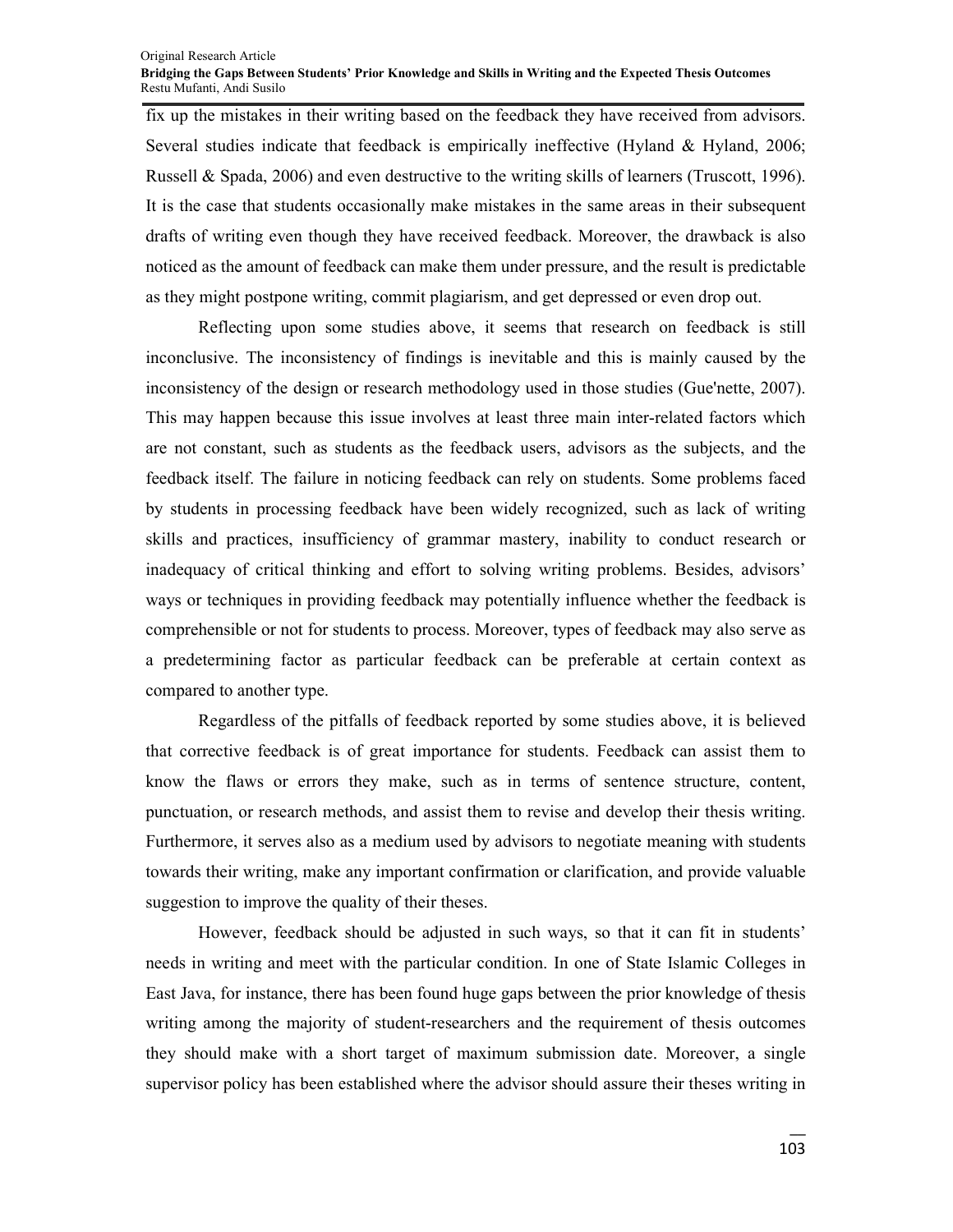all facets, such as language, mechanical aspects, literature review, research design and other related aspects. Accordingly, the policy has influenced the supervision process and the quality of thesis reports composed by students. Besides, feedback serves as an important role during the supervision panel and it has been given in various ways.

While students' prior knowledge in writing and research skills are likely to become problematic issues in the supervisory process, the advisors' ways of giving feedback might be more crucial to investigate. Hence, this study examined the strategies and kinds of feedback used by the advisors to assist students to write research reports during the supervisory panel. In particular, it attempted to know how different ways and types of feedback impact on students' thesis outcomes.

## **2. Methods**

A qualitative approach was applied in this present study as it provides ample opportunities to depict and describe the behavior of the subjects in giving feedback in greater depth, and their perspectives could be maintained to complement the data obtained (McMillan, 2008). This study was conducted in the second semester of 2015/2016 academic year, and it involved three tenured English lecturers and advisors (US, PR, and WK) in one of Islamic State University in developing area of East Java. The data obtained were in the forms of words, phrases, and sentences related to the types and tactics used by the advisors in providing feedback on the students' drafts of thesis and factors to be considered to apply the feedback.

To obtain the required data, two data collection techniques were applied, such as interviews and documentation. Semi-structured face-to-face interview format was used in order to ensure that the interview activities could run more flexible, create interest and involvement of the subject, and obtain the data in greater depth (Robson, 2000). The interview was conducted with the three subjects in this study at their offices, and each subject was interviewed separately. They were asked based on the list of questions that had been designed related to the feedback practices. To get deeper and more comprehensive answers about the types and ways of feedback given by the interviewees during supervisory panels, questions were detailed to complement, clarify and specify the data, and then any information given by the subjects was noted. In the interview process, the researchers did not use a tape recorder because in some respects it could put pressure on the subject, affect their openness in providing information, and reduce the validity and consistency of the data obtained.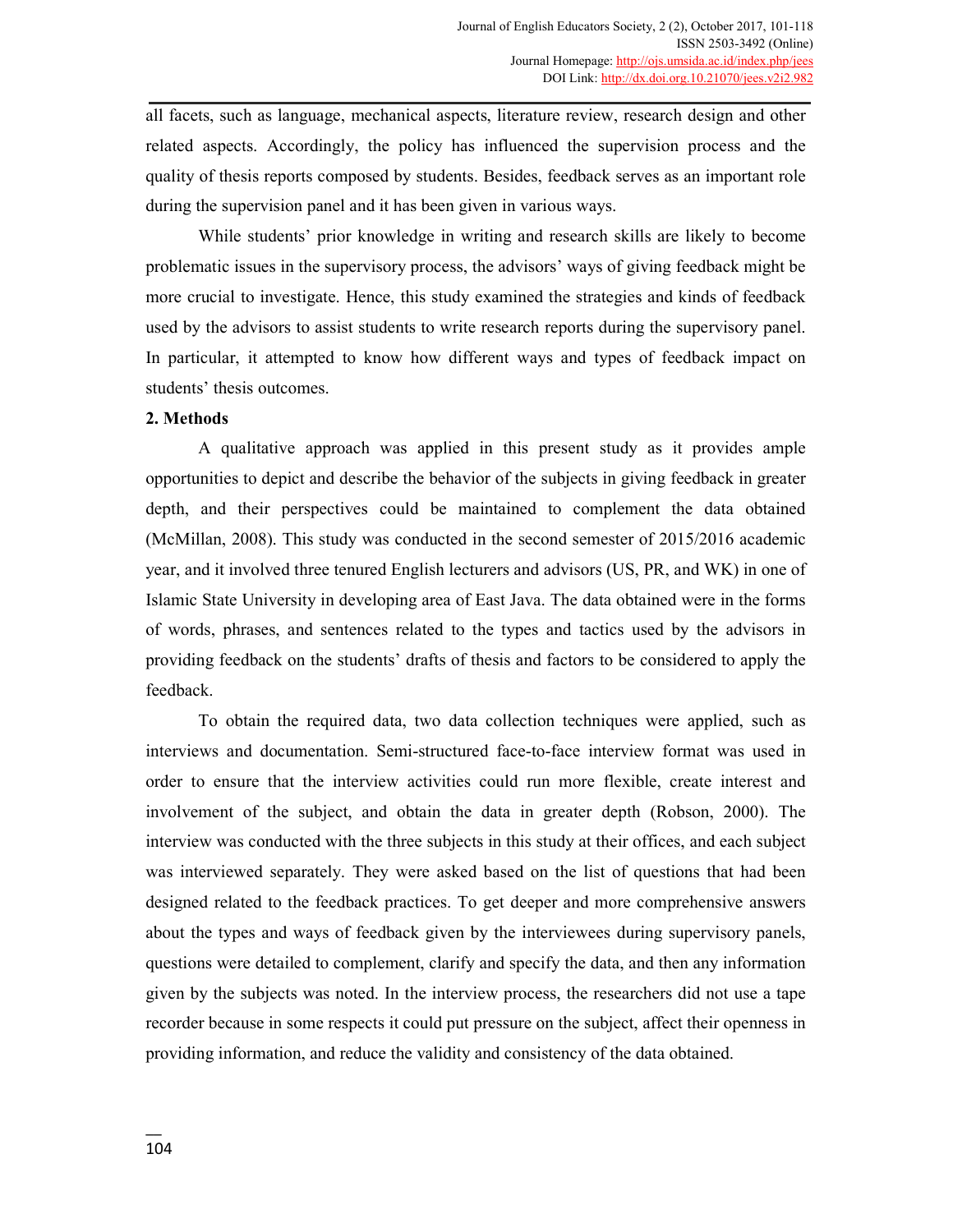#### Original Research Article **Bridging the Gaps Between Students' Prior Knowledge and Skills in Writing and the Expected Thesis Outcomes**  Restu Mufanti, Andi Susilo

Moreover, this study also used documentation to complement the data generated from the interview. Some students' thesis drafts were taken to trace some shreds of evidences, particularly on the types of feedback given, the way how students noticed them, and the impact on their subsequent drafts of revision. The technique was conducted by carefully reading and analyzing the feedback given prior to students' written works on the drafts and the correction made by them as the responses of the feedback provided. To make it easy in recording the data, a noticing table, adopted from Mufanti (2012), was used to trace students' noticing process in feedback.

After the data related to the research subjects' feedback strategies and consideration factors were collected, the data were analyzed qualitatively. The data analysis included a series of activities, such as identifying data patterns, finding the relationships among the data, making a detailed explanation and interpretation as well as generalizing the findings based on the theoretical basis used in this study. In this study, the data obtained were analyzed in depth to explain the research problems through three stages of interactive analysis process adopted from Miles, Huberman, & Saldaña (1994), namely data reduction, data display and conclusion drawing.

Data reduction was a process of selecting, focusing, simplifying, summarizing and transforming data from the field notes or transcripts of conversations. In this study, the data collected from interviews with the subjects were sorted and classified by gathering the similar information with the data from the document observation. As a result, it was obtained the detailed and focused data to ease the researchers to conduct further analysis. After the reduction process of the data was done, the next step was data display. In this phase, the reduced data was then compiled, integrated, and systematically collected and presented. Furthermore, the data were then collated and interpreted based on the theoretical basis and the formulation of the problems to make a conclusion of the study. Once the data was presented and interpretation was done, the final stage of the analytical work was drawing a conclusion. In this final stage, the research findings were cross-checked out with the existing theories and related previous studies to draw conclusions.

#### **3. Findings and Discussion**

Results of the interview and document analysis showed that most of the subjects relied on the use of feedback to help students noticing the errors they made and improving the quality of writing. While different subjects might make a use of feedback in different ways,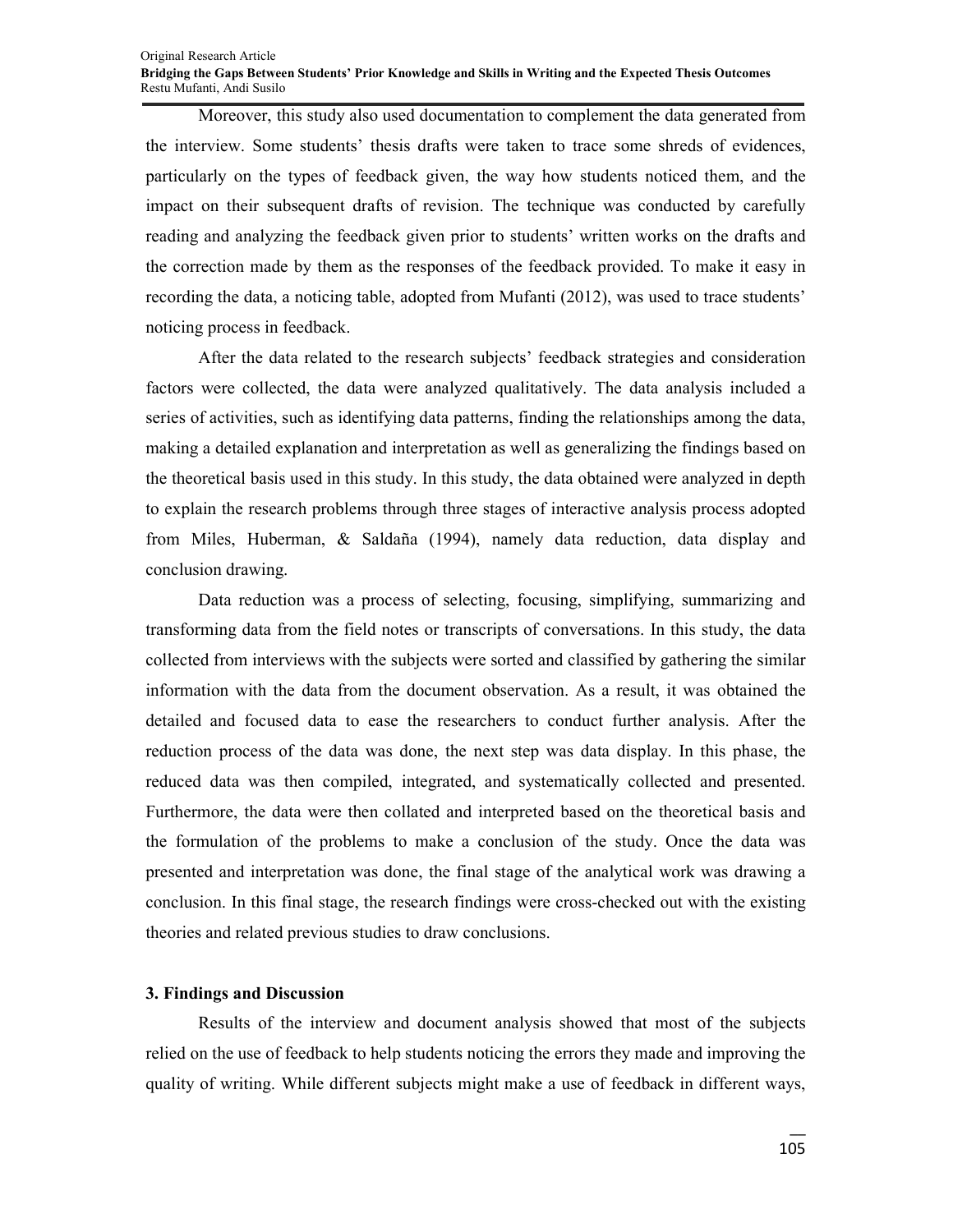corrective feedback was the preferable form applied during a supervisory panel. In addition, this type of feedback was given in various forms, either indirect or direct modes, depending on particular needs or circumstances.

The document analysis revealed that indirect corrective feedback was more frequently used as compared to the direct form. In this case, error correction was provided by advisors using error codes or signs. To indicate where the error existed, some tricks were done, such as by underlining, circling, or putting an error code over the error. The codes were placed within the words or phrases, between the margins or on the right or left of the margins, and mostly they were written in blue or red to ease students find where the error was and identify what types of mistakes they made.

Some common error codes were such as:

- Ag to indicate an agreement error,
- Art misuse of article,
- $F$  wrong form of the word,
- W error in using word choices,
- L to show problem with linking words,
- $\bullet$  C collocation error,
- $S$  spelling error,
- $P$  punctuation error,
- $R -$  wrong register, i.e., too informal

Besides, some signs were also used to indicate the errors, such as:

- $\bullet$  ^ to indicate that there was missing word or expression,
- $\bullet$   $[(...)$  unnecessary word, could be omitted or to show the words referred to in a footnote,
- ? the phrase or clause were confusing, could not be understood or was not logical,
- [Underlined Phrases] Syntax was out of control,
- $[delete or delete] delete the unnecessary word or phrase, and other related marks.$

The extent to which the error codes were used and how they were given towards their writing errors were exemplified in the following excerpts. Three excerpts below were respectively taken from student-writers' thesis drafts (IS, RI and WI).

Excerpt 1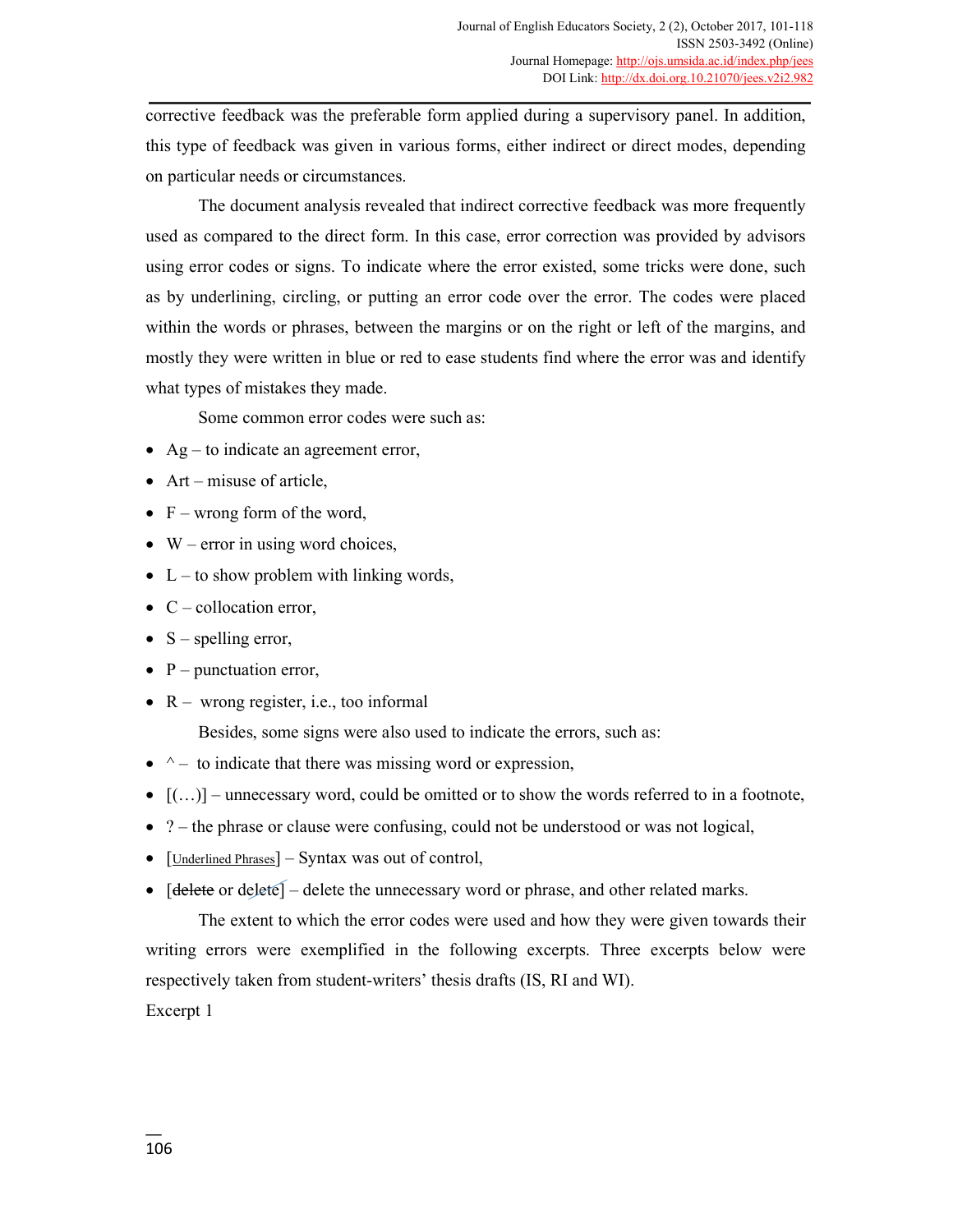Therefore it needs a new technique to teach vocabulary and make students interested in  $P_{1}$ vocabulary and make them can memorize the vocabulary easily, so the resercher interested in conducted the research

#### Excerpt 2

Speaking is a skill which deserves attention every bit as much as literary skill, in foreign languages. Our learners often need to be able to speak with confidence in order to carry out many of their most basic transactions.

Excerpt 3

It means that students must understand well about the text. If we master reading skill, we

can easy to get information and tell something to other.

Ü.

Excerpt 1 showed that indirect corrective feedback was given in the form of codes to assist students to notice the errors. It was obvious that the sentence was quite hard to understand as it consisted of some different ideas with a lot of errors in grammar. For instance, the advisor marked [W] to assign students to replace the word 'new' because this word was unlikely appropriate to modify the term 'technique' as the writers did not offer really concurrent method. This indirectly suggested the writer replace the word with a more appropriate term, e.g., alternative technique. In addition, another error codes were used, such as 'Art' to show the wrong use of articles; 'P' to mark punctuation error; the symbol L to indicate that the linking word was wrong; marker  $\lceil \cdot \rceil$  to show that there was missing word (be); and 'F' to mark the error in term of word formation in which it should be present participle 'conducting'. In addition, the underline marker of the phrase <u>'teach vocabulary and</u> the make students interested in vocabulary and make them can memorize' was to indicate that the clause was difficult to understand as a syntax error.

Furthermore, in excerpt 2 RI made a very basic error in the sentence structure which caused the sentence hard to interpret. Some error codes were given prior to the errors to help her easily find where the errors were – for instances, 'P' to show error in punctuation, 'W' to avoid using personal reference and to indicate error in the word choice, 'F' to show that the use of noun 'confidence' was not appropriate because the sentence required the adverb 'confidently' and crossing the word '/' to indicate that the sentence did not require the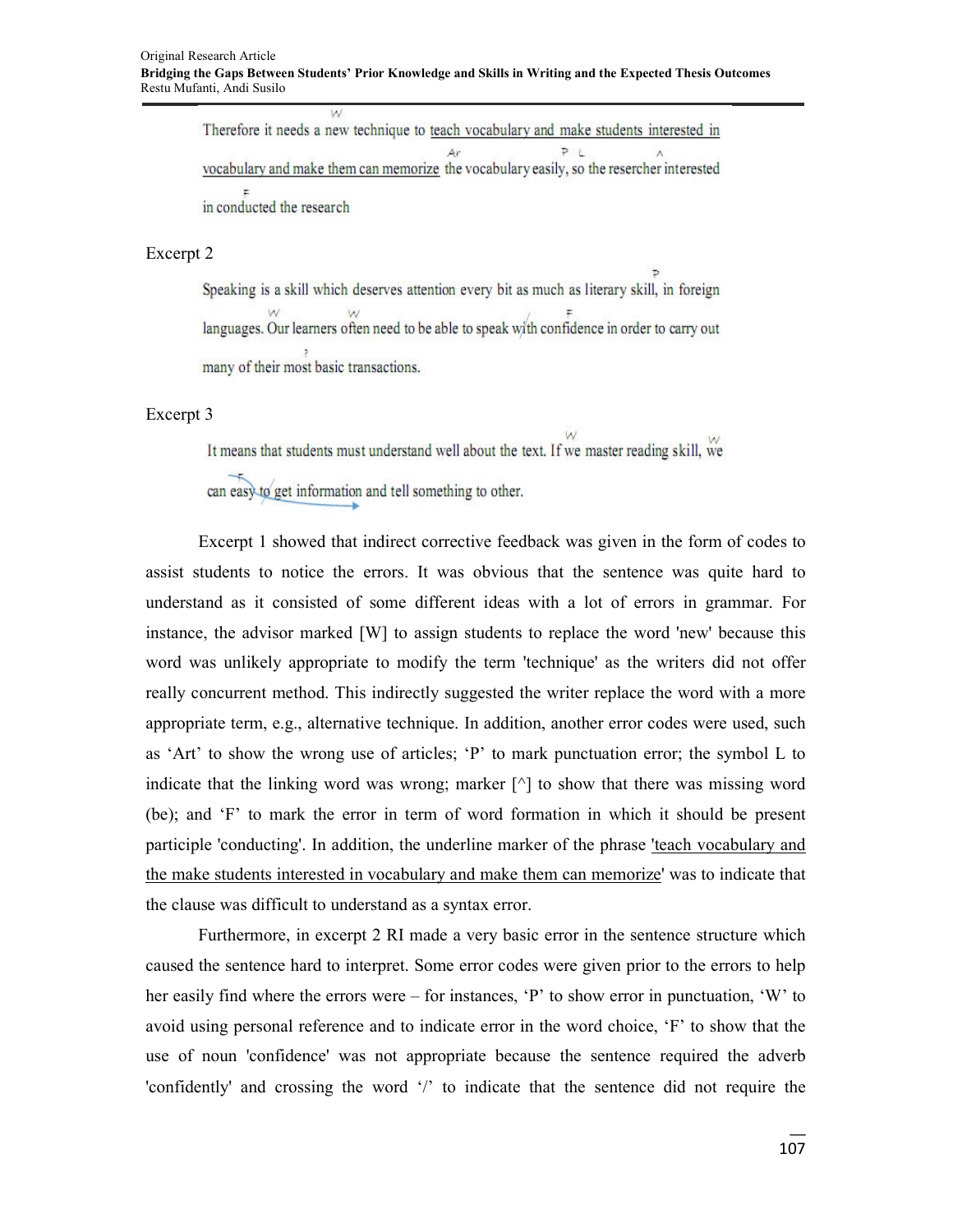preposition 'with'. Since the sentence contained several serious errors particularly on syntax, the error code '?' was given in effort that the writer realized this problem. There were not much other error codes given although the sentence consisted other various errors.

Similarly, Excerpt 3 presents an indirect form of feedback towards WI's draft. It seemed that the sentence contained error particularly in term of sentence structure which might be affected by the writer's knowledge of her first language. The phrase can easy to get information had inverted wording and did not require a preposition for its auxiliary 'can'. Besides, feedback was also given to suggest the writer to avoid using personal reference.

Moreover, indirect feedback was also used in the form of comments. This type of feedback was subsequently given when the advisors found that students missed major information to include in writing. The comments were sometimes written in the left/ right margins or even on the backside of the paper. The advisors commented on the students' writing to clarify or suggest to improve the draft.

Excerpt 4.

 $(2)$ 

- 1. What kind of language learning problems that occur in joining speaking class at eleventh grade students of Al-Mawaddah?
- 2. What is the causes of language learning problems that occur in joining speaking class at eleventh grade students of Al-Mawaddah?

(2) Write paragraphs that problematize this study. They can include theory or empirical findings that can drive your ideas to the problems of this study.

Excerpt 4 highlights IS's draft where she got feedback in the form of a comment from the advisor. It showed that the advisor wanted her to write the introductory of paragraph headings that could well explain the background of statements of the problem. This type of comment was beneficial for guiding her to improve the draft as it provided detail information what to write and how she should do it.

Besides, the comment was also given when the advisors found that the errors were complex as illustrated in the excerpt below.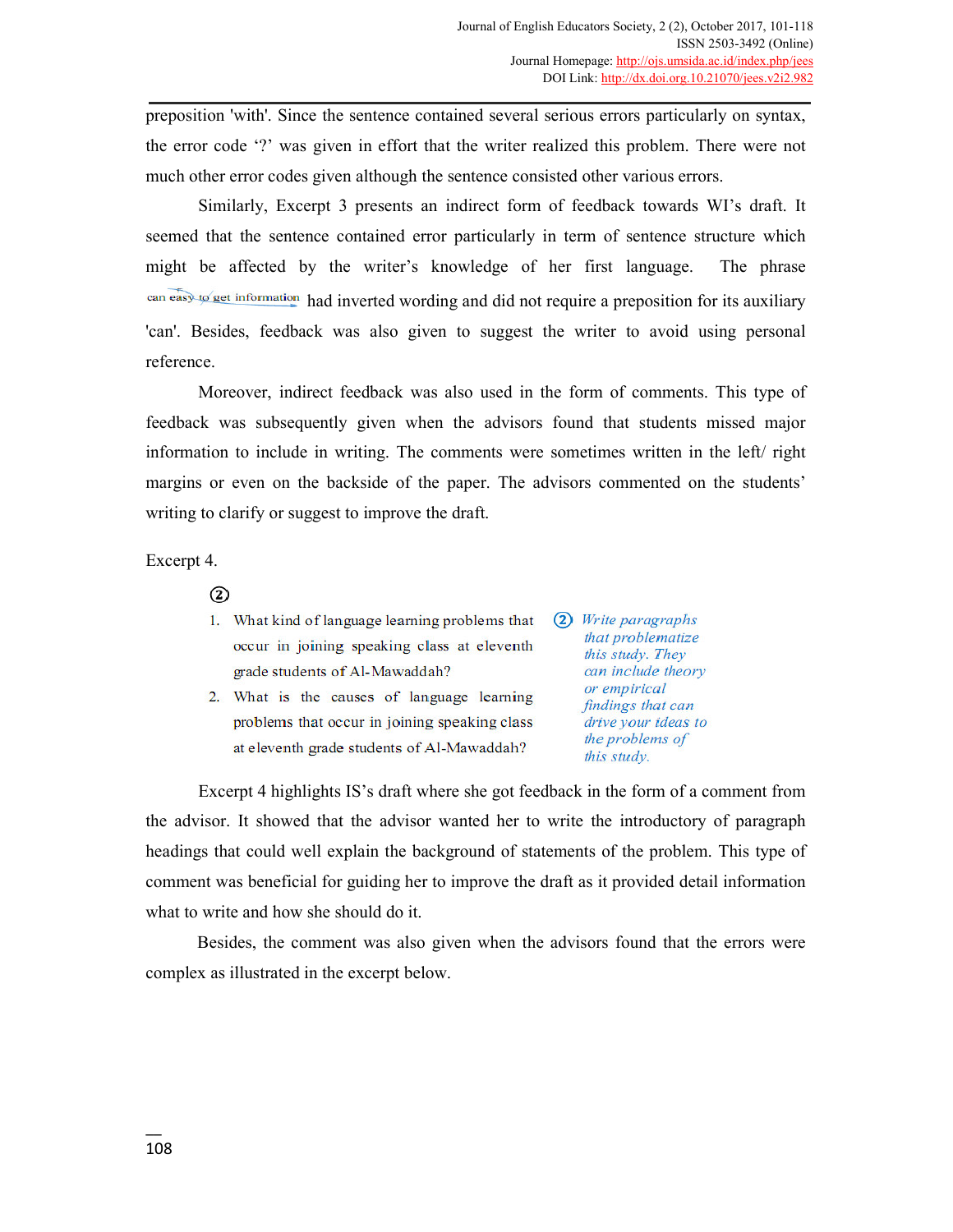## Excerpt 5

... Speaking is a crucial part of foreign language learning and teaching. (5) Despite it's importance, for many grades, teaching speaking has been undervalued and English teachers have continued to teach speaking just as a repetition of drills or dialogues. However, today's world requires that the goal of teaching speaking should improve students' communicative circumstance...

## Comentary

5) what do you want to say? It is really hard to understand your idea. This is because this paragraph contains mix ideas. The first sentence talks about the importance of speaking, while the next sentence discusses the weaknesses of teaching speaking and the expected outcomes. These three different ideas should be elaborated separately I n different paragraph.

Excerpt 5 presents the instance of comment from an advisor towards ST's draft where the sentence contained complex errors. The sentence consisted of mixed ideas with poor grammatical structure and grammar. In response to this, the advisor underlined the most problematic sentence to indicate the error and provided comment under the margin to help them identify the problem.

While the results revealed that indirect feedback was dominantly used by the advisors, direct feedback was given some of the time during a supervisory panel. The result of the document showed that this direct feedback was frequently given in students' former documents, whereas this immediate correction was found little of the time in later drafts. Excerpt 6

## Teachers is suggested to

```
The teacher must apply the best method to help students improve listening
           the effective/appropriate
```
skill in the classroom.

Excerpt 6 illustrates the instance of immediate correction given by the advisor on IM's draft. This form of feedback was simply used by replacing the incorrect forms of words with the correct ones. In subsequent writing, direct feedback was also given by reformulating students' sentences.

Overall, feedback was used by the subjects to help and assist students to fix the errors on the drafts and improve the quality of the thesis outcomes. Both indirect and direct forms of feedback were used depending upon students' needs, knowledge in research and proficiency levels. While corrective feedback had been necessarily used by the advisors to increase students' writing accuracy, its effectiveness on improving their skills in writing and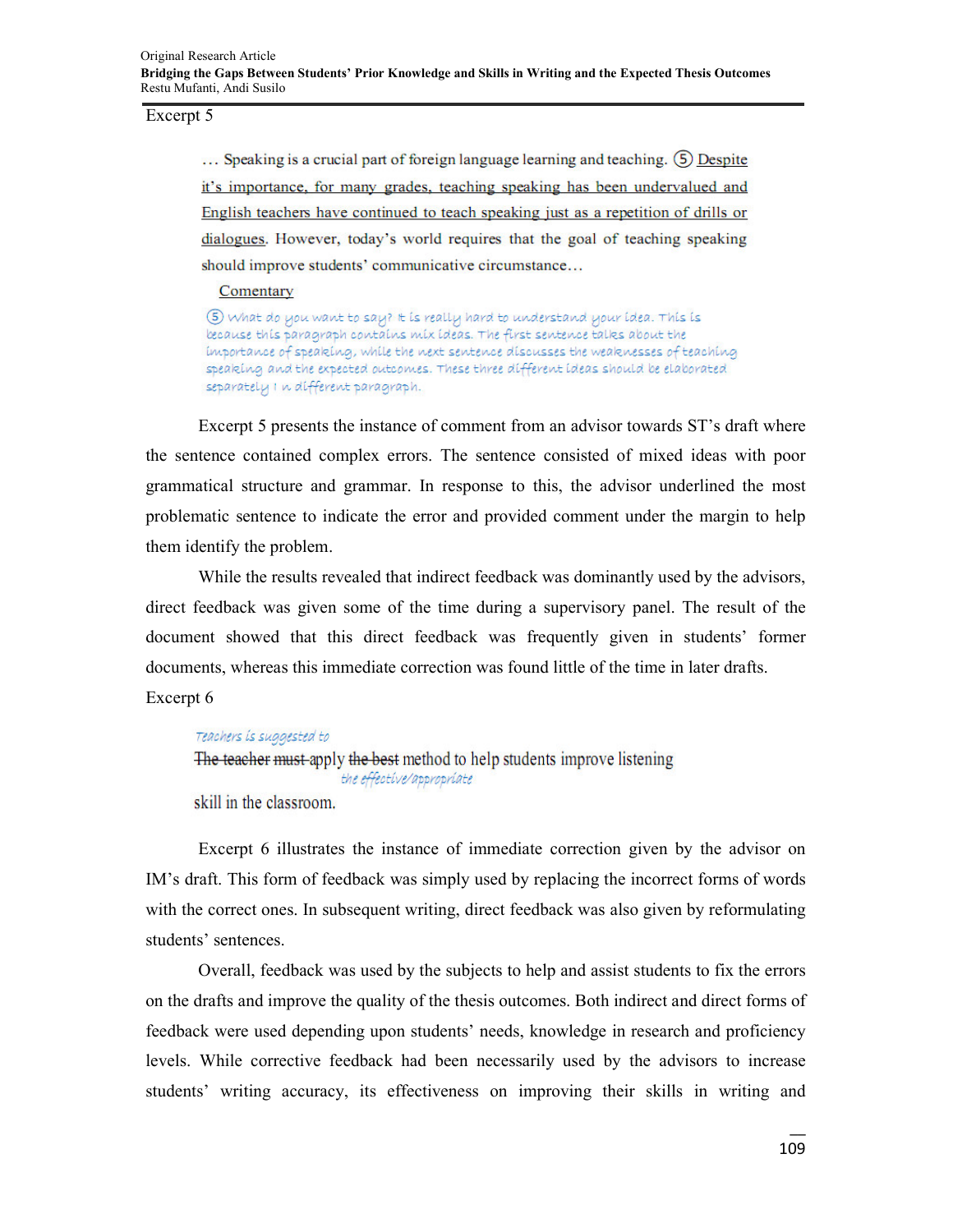researching was still questionable as it was frequently found errors on their subsequent writing. Major pitfalls of feedback were noticed and these needed to be further analysed.

## **Factors that Impact on How Students Process Corrective Feedback**

The extent to which feedback providing assistance for students in writing has been widely recognized. Corrective feedback is essentially given to help them know their errors and refine writing problems. Whilst the benefit is true, there are some drawbacks found in this study. Since students had different levels of language proficiency, writing experiences, or research skills, they likely processed the feedback in different ways.

One of the most factors which affected students to respond feedback accurately was that the level of proficiency in English. High-proficient students (HPS) might be better able to process the feedback they received from advisors as compared to low-proficient students (LPS). With their English skills, in fact, HPS could notice the gaps existing on their writing by observing the indicated errors more easily than those of what LPS did and this benefitted them to revise the errors in the appropriate way based on the feedback. On the other hand, with the lack of English skills, LPS might find it difficult to process any particular feedback and resolve their problems.

Excerpt 7

Advisor Feedback:  $\sqrt{\text{Teacher}}$  asks students to read the text individually, they) should discuss about the questions in the group. Revised Version: Teacher asks students to read the text and then should discuss the questions in the group.

Excerpt 7 presents the instance where LPS unsuccessfully process the feedback. It was obvious that she did not make any revision on the tick code, and it appeared that she failed to use the article. While direct feedback gave a clear indication of the error in prepositional use (about), the indirect one seemed unrevealed. The lack of grammar knowledge might cause them process the feedback improperly where she made an unintended change.

Some feedback might be comprehensible enough to notice, so students could reveal the case. However, it could be also the case that the feedback was definitely hard to understand which caused them processed incorrectly or even simply ignored them.

Excerpt 8

| 11( |                 | Advisor feedback: Students of Junior high school in especially in the<br>remote area, their English is very weak and most<br>of them cannot speak fluently because they did<br>not practice it regularly, (the idea is not clearly stated.<br>Rearrange the sentence by using a clear subject, verb and object) |
|-----|-----------------|-----------------------------------------------------------------------------------------------------------------------------------------------------------------------------------------------------------------------------------------------------------------------------------------------------------------|
|     | Revised version | : Students of Junior high school especially in the<br>village, they cannot speak very fluently because<br>do not practice regularly.                                                                                                                                                                            |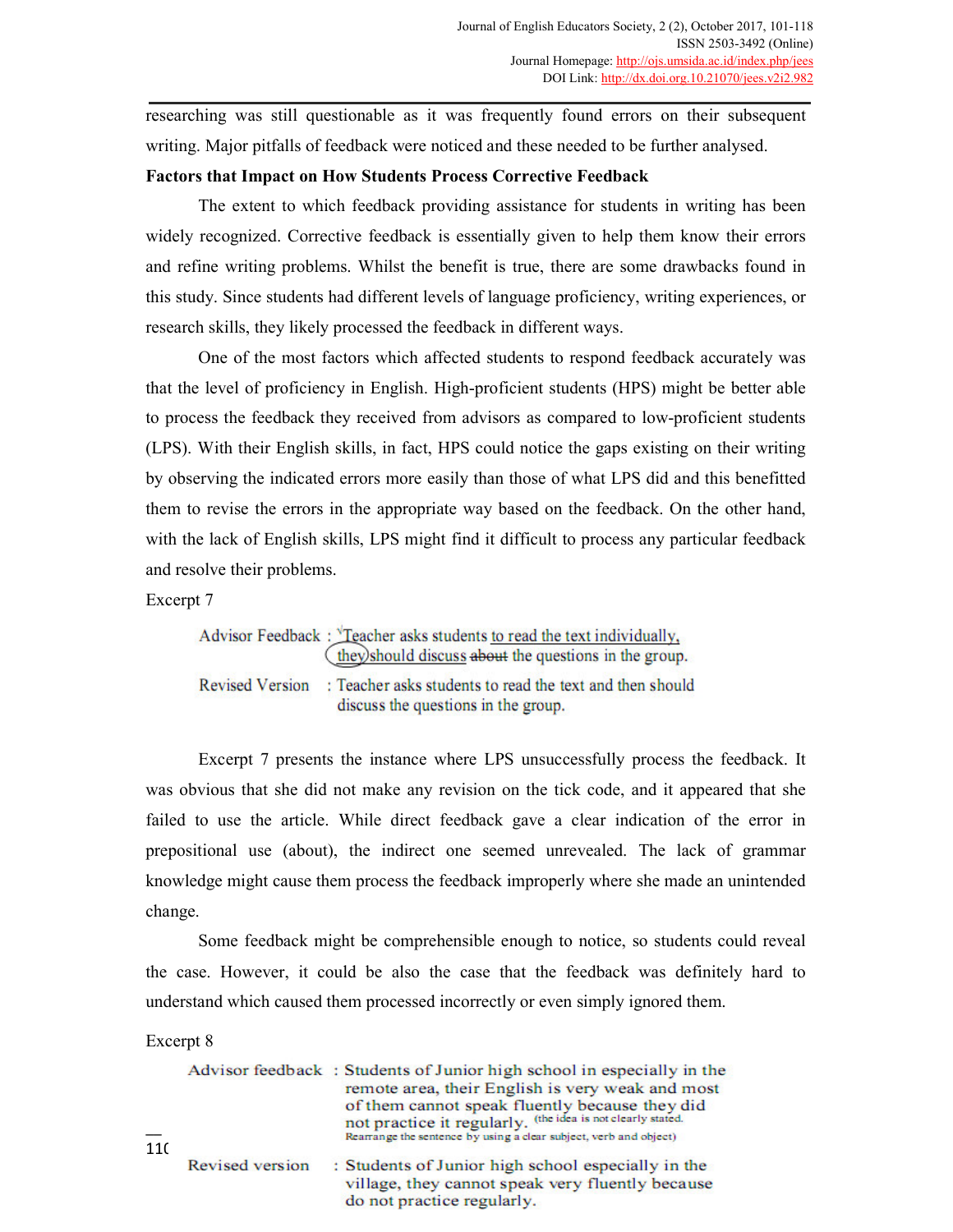Except 8 illustrates the extent to which a student fails to process indirect feedback accurately. The revised version showed that the writer was unable to catch up the commentary point given by the advisor, as a result, the revised sentence she made was problematic as it contained errors in term of sentence structure as well as the idea. This seemed that little input could be noticed from the feedback given and perhaps their lack ability in writing the topic sentence causing the feedback could not be revealed. Shortly, irrespective of student proficiency levels, it was reasonable to state that the quality of feedback by its own could determine whether it was comprehensible for students or not.

Moreover, students' prior knowledge related to the topic or research methodology can also affect on how they process the feedback and revise their subsequent writing.

Excerpt 9

|                        | Advisor feedback: Quasi-experimental research will be used in this study<br>because it is the best approach to achieve this research<br>objective. $\bigcirc$ [ <sup>2</sup> Why and how could it be justified] |
|------------------------|-----------------------------------------------------------------------------------------------------------------------------------------------------------------------------------------------------------------|
| <b>Revised version</b> | : Quasi-experimental research will be used in this study<br>because it is the most appropriate research design to achieve<br>this research objective.                                                           |

Excerpt 9 shows the data that students' background knowledge may impact on how they process the feedback and revise their draft. It was obvious that the writer attempted to make a change on the underlined phrase with regards to the comment given by the advisor. A sentence reformulation was made in the subordinate clause and a change on lexical choice ('the best approach' changed to 'the most appropriate research design') was done, whereas the writer overlooked the feedback and did not provide any supporting reasons to justify her writing. This problem happened not only because of the writer's lack of writing skill or grammar but also due to her lack of background knowledge about the research methodology since she could not provide any justification or reasoning to respond the feedback she received.

The extent to which corrective feedback was effective or not to assist students to notice the errors and improve the accuracy of their subsequent drafts remained inconclusive. There were some major factors that could influence the level of its effectiveness, such as language proficiency levels, writing experiences, and background knowledge and research skills. Besides, another significant finding was that students' critical thinking and reasoning skills might also considerably contribute to increasing awareness in realizing the errors and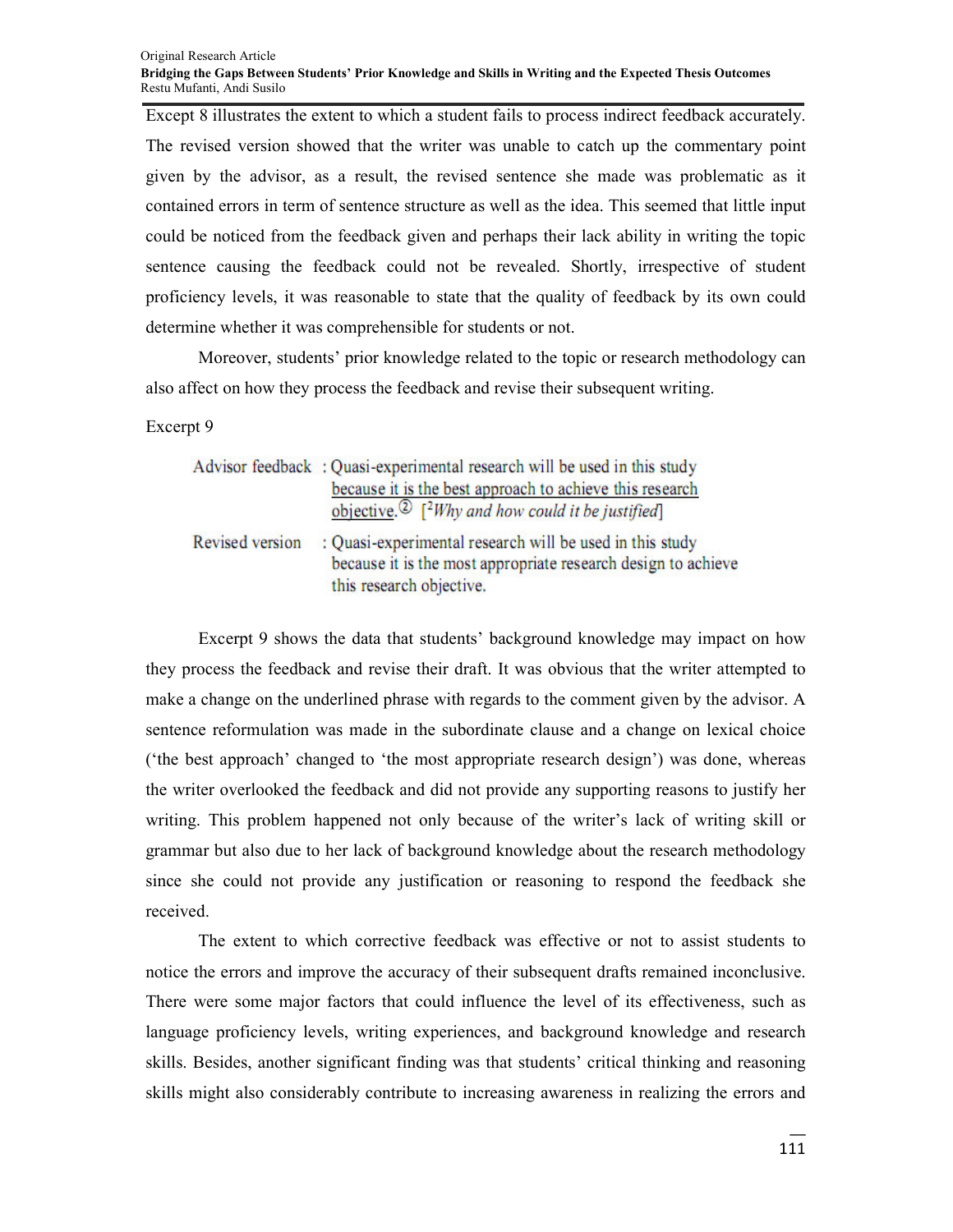fix the problems based on the feedback they received. It was reasonable to justify that students who had engaged more actively with the advisors or peers to discuss their writing problems or the feedback they received were better able to revise their subsequent drafts than those who were not. They were likely more cognizant of the existing errors in the drafts and having a self-directed awareness to respond it properly. The feedback served them valuable information about what or how they should do, and such high order thinking and reasoning skills assisted them to fix the errors and helped them to elaborate ideas.

To sum up, while such corrective feedback was beneficial to inform students the problematic issues in writing or to serve immediate correction, this effort seemed only to provide short-term impact. Some drawbacks on the use of corrective feedback, such as making similar mistakes in subsequent writing, ignoring the feedback, or making unintended changes, showed that this kind of feedback only contributed little to the students' development of writing skills, high order thinking, or problem-solving skills. Moreover, the finding found that engaging students in such problem-solving-discussion among peers in regular basis could better able increase their awareness in responding the advisors' feedback and help them improve the quality of their drafts.

#### **Engaging student-writers in such problem-solving discussion and Peer Review**

It could not be denied that corrective feedback played important role in assisting students to develop their thesis drafts. However, the mere use of corrective feedback might also result in negative ways, such as having less awareness to analyze their own mistakes, lacking critical analysis skill, depending much on the advisors' feedback, encountering similar errors in subsequent writing, causing confusion and frustration, and other related burdens. Realizing that corrective feedback alone could serve only sort-term-impacts on students' drafts and writing skills, a valuable measure had been applied by some of the research subjects to overcome the problems that was by involving them to participate actively in such problem-solving discussion and peer review session.

Engaging students in such problem-solving discussion and peer review benefitted them from being highly critical of the writing problems they encountered and meaning negotiation. By involving students in a small group discussion, they had a wide of opportunities to share their problems in writing, get the suggestion from various point of views, and also learn from other works. It was worthy to work in a group discussing the feedback as they could notice the errors more comprehensively and fix them more accurately as compared to work alone. Moreover, students got great chances to negotiate their writing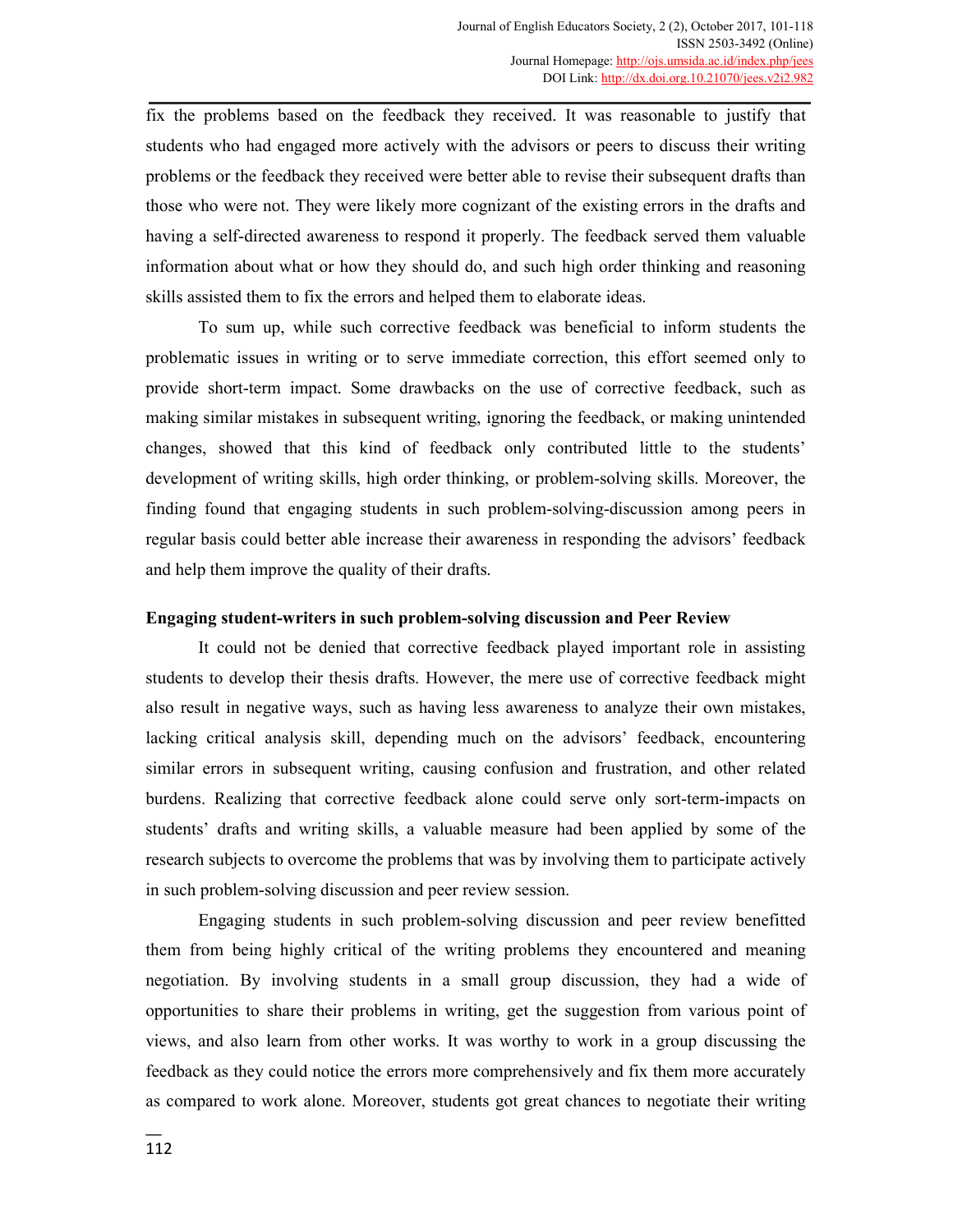#### Original Research Article **Bridging the Gaps Between Students' Prior Knowledge and Skills in Writing and the Expected Thesis Outcomes**  Restu Mufanti, Andi Susilo

problems deliberately and this was beneficial to increase their critical analysis skills. As a result, it was possible to state that students could resolve more writing problems and increase the quality of their drafts.

To engage them in such problem-solving group and peer review, there were some stages to do. Firstly, several training was conducted in advance and students were grouped. A reflective feedback was given by using utilizing the errors made by the group, for instance focusing on subject-verb agreement, as the sources of discussion. In turn, students were asked to present their writing problems to be discussed in the group with the advisors' assistances. While one presented, the other members were required to pay attention and give suggestions. In order to strengthen their comprehension, clarification was provided by the advisors. Basing on the suggestion, students were assigned revise the drafts.

Peer review, in addition, was done to help students learn from each other's strengths and weaknesses. Students were assigned to regulate peer review session independently with regard to the peer review training they got beforehand. To ensure that small group discussion and peer review run effectively, the advisors monitored and checked the progress while asking for their improvement.

In sum, engaging students in both problem-solving group and peer review benefitted them from several positive effects, such as increasing awareness in processing feedback, having more time for meaning negotiation which led them to the increase of comprehension, enhancing critical analysis skills, and improving the accuracy and the quality of writing. While such efforts seemed too complicated and cost considerable time and energy as very tight schedule occupied, it was likely the most reliable measure that the research subjects could do in order that the feedback could be comprehensible for students and they could improve the quality of their thesis writing.

#### **Discussion**

The present study was carried out in order to figure out how the research subjects made a use of feedback to bridge the existing gaps between student-writers' ability in thesis writing and the expected thesis outcome they should make within a short time period. In particular, this research examined the most common feedback used by the advisors in a single-advisor-context, and how different ways and types of feedback impact on students' thesis outcomes.

Most significantly, it was found that corrective feedback, either indirect or direct form, was frequently used. Since it is much easier to maintain, indirect corrective feedback is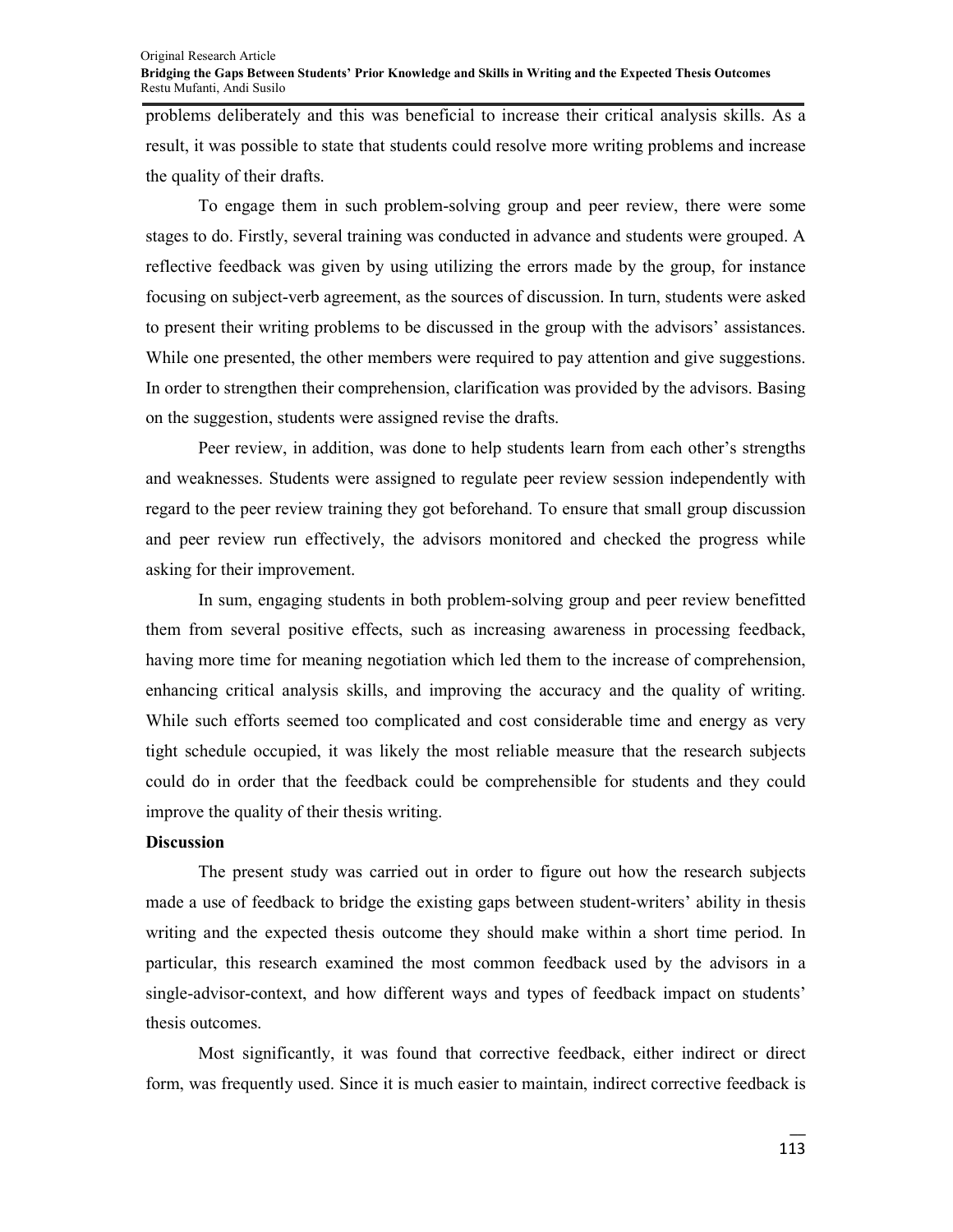preferable than other types. It is provided by underlining, circling, or putting error codes or markers over the errors to indicate where they are. In responding to more sophisticated problems, indirect feedback with commentary is given to guide the students what and how they should revise the problems. This is in line with Hyland's suggestion (1990: 283) that the writer can see how someone actually responds to their writing as it develops, where an idea gets across, where a confusion arises, where logic or structure breaks down.

While the thesis supervisory process relied more on using corrective feedback to help students recognize the errors and improve writing accuracy, the finding revealed that the mere use of it, particularly in the direct way, could serve only short-term effect on students' writing development. Some essential abilities that students might need to have in writing and researching, such as critical analysis and problem-solving skill, did not increase. Although corrective feedback was given, students tended to make similar mistakes in their subsequent writing, ignore feedback, had a self-awareness to analyze their own mistakes, and rely solely on the advisors' feedback.

Furthermore, since not every feedback could be comprehensible and processed by students, it was possible that they had negative attitudes towards the feedback they received. When analyzed, it is quite evident that the mere use of corrective feedback suffers from several major drawbacks, such as having less awareness to analyze own mistakes, lacking critical analysis skill, counting on the advisors' feedback (Truscott, 1996).

Interestingly, corrective feedback was still somewhat essential and most students preferred to have it. However, it is likely hard to justify what and how feedback is comprehensible and meaningful for students. The finding revealed that there were some considerations used in giving feedback in order that it could satisfy most students, such as they should be aware of when and how to give it, type of errors and its focus, context, students' proficiency level, and preferences, and this is also asserted by Mufanti (2014). These considerations are reasonable since each student has different noticing skill in processing corrective feedback, encounters different writing problems, and processes the corrective feedback differently as well. Therefore, the type and the form of errors should be considered when giving the feedback, for instance, in the first draft, feedback is only focused on the content, and then it turns to grammar and lexis as the focus.

Another finding confirmed the association between engaging students in such negotiation activities, through problem-solving discussion and peer review session, and improvement in processing feedback and writing accuracy. A likely explanation for this is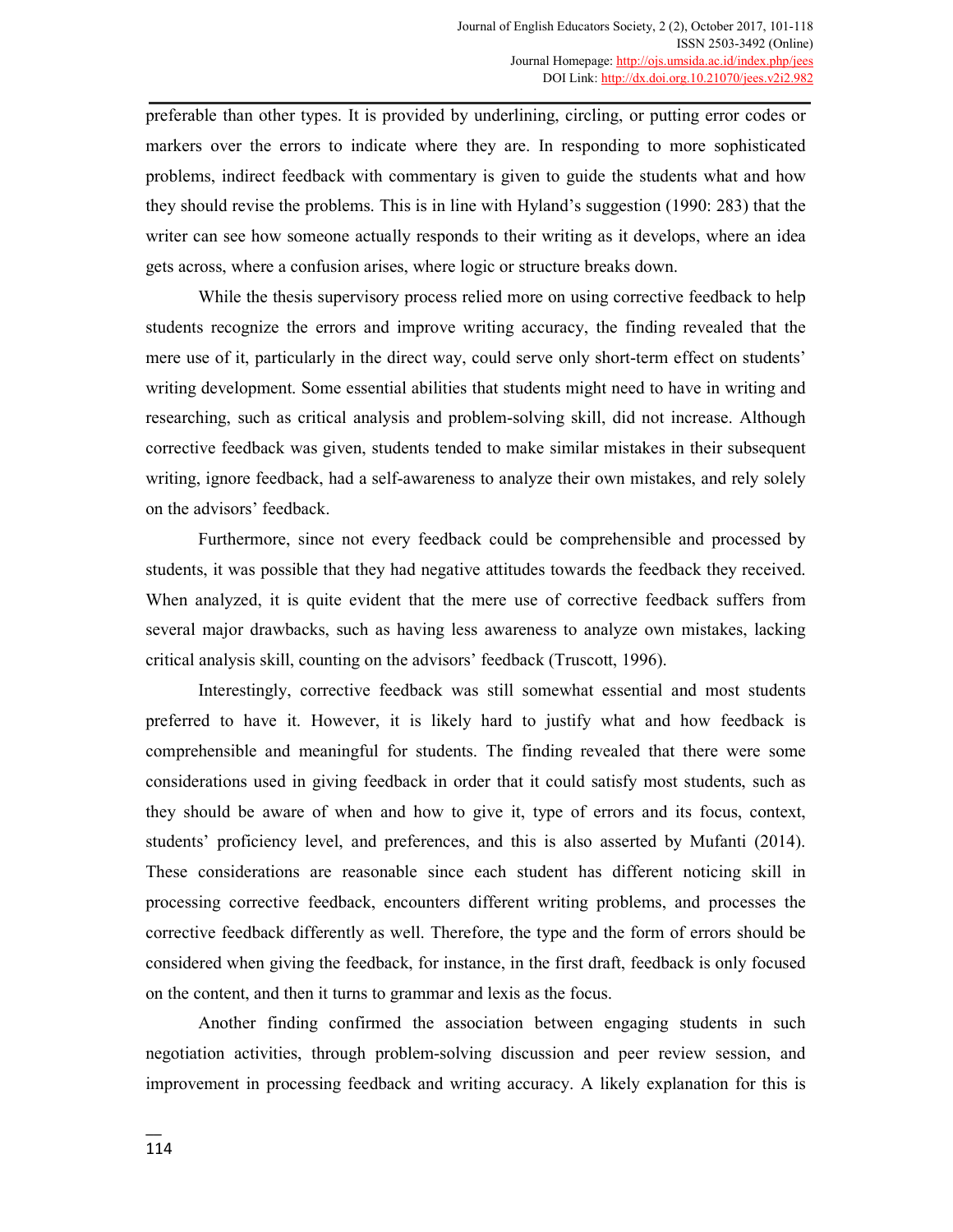#### Original Research Article **Bridging the Gaps Between Students' Prior Knowledge and Skills in Writing and the Expected Thesis Outcomes**  Restu Mufanti, Andi Susilo

that problem-solving discussion and peer review provided a wide range of opportunities for students to critically analyses their own or others strengths and weaknesses, and they worked together to solve writing problems and improve the quality of writing.

It is almost certain that feedback can only benefit students if they are involved in such self-regulated and interdependence group work where they can learn from each other. While it seems hard to set up and maintain these activities for a couple of previous sessions, it will be much easier to manage after students engage in several meetings as they were more aware of the importance of group discussion and peer review for themselves. This adds to the study conducted by Min, (2006) into the effects of trained peer review on students' revision types and writing quality.

## **4. Conclusions**

Corrective feedback, either direct or indirect form, was inevitably used during a supervisory panel. The findings demonstrated that indirect feedback using error codes was the most frequent form used by advisors and it was occasionally complemented with commentary when they found the writing problems were sophisticated. To make it more beneficial for student-writers, there was some consideration that should be taken into account, such as understanding when and how to give it, type of errors and its focus, context, proficiency level, need of writing and preferences.

However, the mere use of corrective feedback could contribute less and serve shortterm impact on the development of their writing. The excessive use of feedback would only spoon-feed them, as a result it could create burdens in writing, such as ignoring the feedback, having less self-awareness to analyze own mistakes, and counting only on the advisors' feedback. In this void, it was quite evident that engaging them in such self-regulated and interdependence group works was more meaningful and beneficial as compared to only ask them to process it themselves. Therefore, problem-solving discussion and peer review sessions were the most reasonable measure to bridge the existing gaps in thesis writing as they provided huge chances for students to critically analyze their own and other writing and work collaboratively to process the feedback and improve the quality of writing.

This study was influenced by some limitations due to a lack of document analysis with a broader focus of questions and this might not be generalized to other contexts. Further research can involve students' perception of the efficacy of feedback to triangulate the data in order that the consistency of findings can be maintained.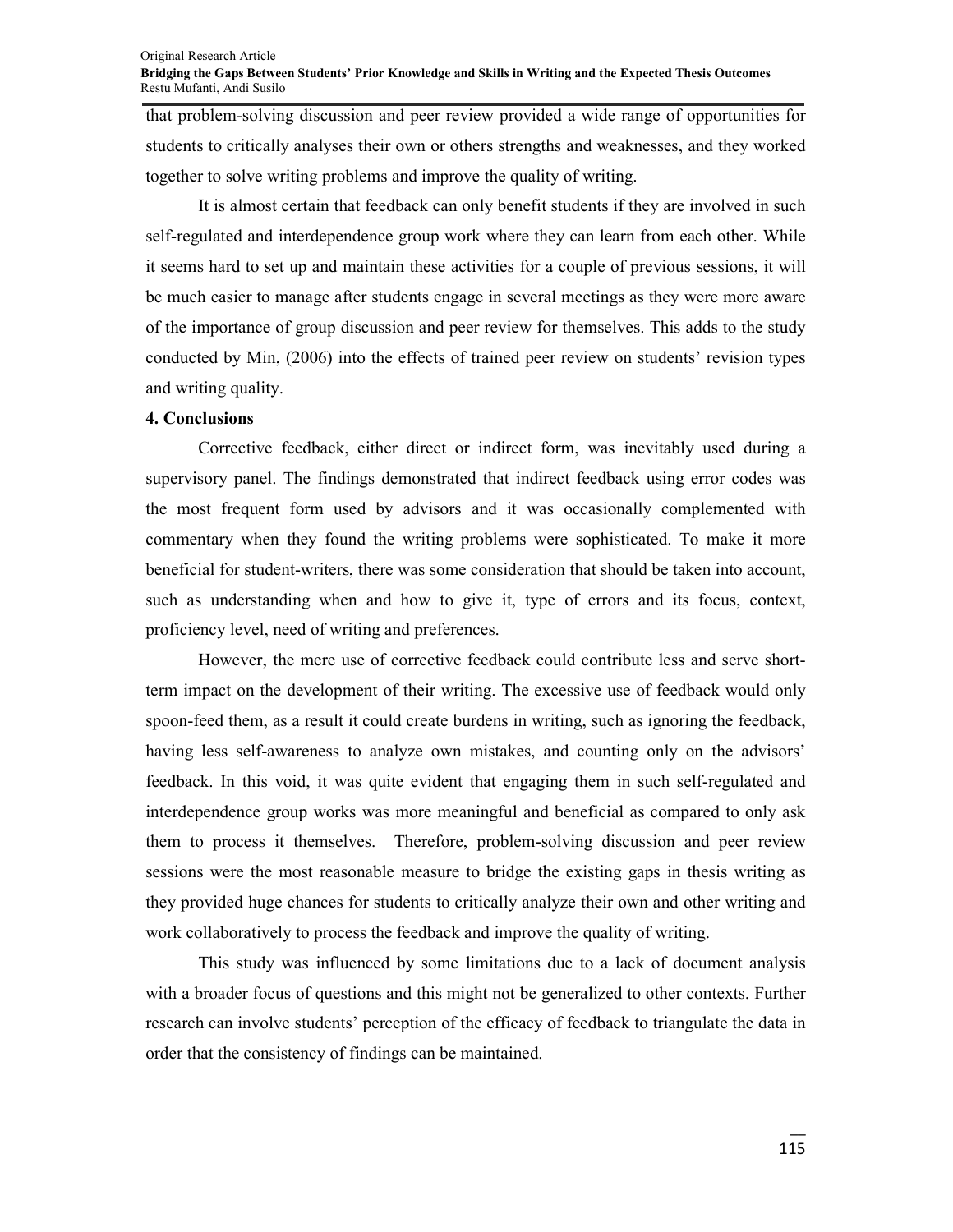## **Acknowledgments**

The research was supported by Directorate for Researches and Community Services, Directorate General of research Empowerment and Development, Ministry of Research, Technology and Higher Education (KEMENRISTEKDIKTI) in the year of 2015-2016. We are also greatly grateful to the Research and Community Service Institution (LPPM), Universitas Muhammadiyah Ponorogo that facilitate to access the grant. We thank to Institute Agama Islam Negeri Ponorogo who has been our collaborator during the course of this research and we also thank to the lecturers for being the subject of this research so make this research ran well and fluently.

## **References**

- Bitchener, J. (2008). Evidence in support of written corrective feedback. *Journal of Second Language Writing*, *17*, 102–118.
- Bitchener, J., & Knoch, U. (2008). The value of written corrective feedback for migrant and international students. *Language Teaching Research*, *12*(3), 409–431. https://doi.org/10.1177/1362168808089924
- Hyland, K. (1990). Providing productive feedback. *ELT Journal*, *44*(4), 279–285. https://doi.org/10.1093/elt/44.4.279
- Hyland, K., & Hyland, F. (2006). Feedback on second language students' writing. *Language Teaching*, *39*(2), 83. https://doi.org/10.1017/S0261444806003399
- Miles, M. B., & Huberman, A. M. (1994). *Qualitative Data Analysis* (2nd ed.). United States of America: SAGE Publications.
- Min, H.-T. (2006). The effects of trained peer review on EFL students' revision types and writing quality. *Journal of Second Language Writing*, *15*(2), 118–141. https://doi.org/10.1016/J.JSLW.2006.01.003
- Mufanti, R. (2012). *Students' Noticing of Corrective Feedback on Writing*. *61st International TEFLIN*. State University of Surabaya, Surabaya.
- Mufanti, R. (2014). STUDENTS NOTICING OF CORRECTIVE FEEDBACK ON WRITING (Case study for low learner). In *Prosiding International 'The 61st TEFLIN International*. Solo: UNS. Retrieved from http://eprints.umpo.ac.id/2016/
- Robson, C. (2000). *Small-Scale Evaluation: Principles and Practice*. London: Sage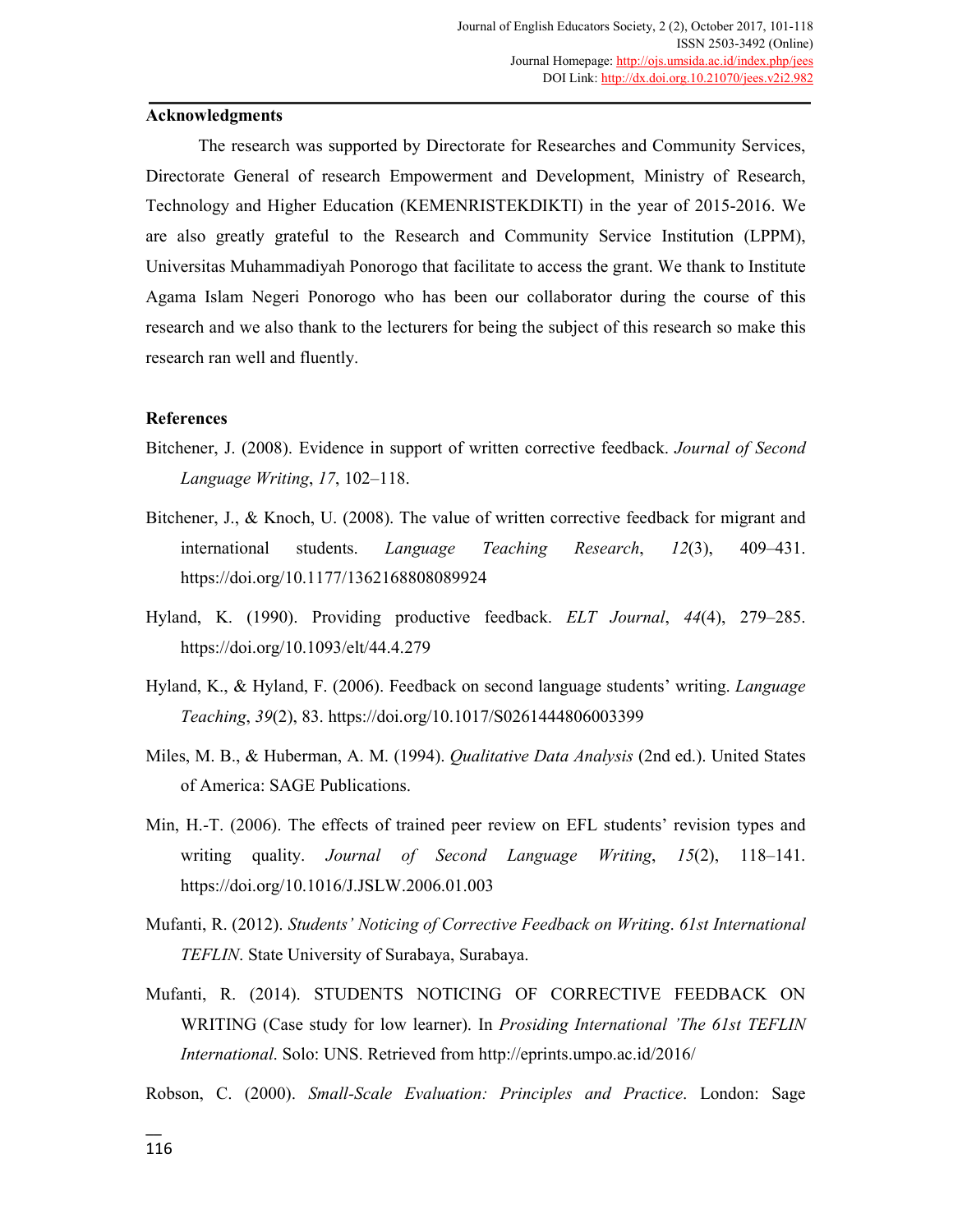Publications.

- Russell, J., & Spada, N. (2006). *The effectiveness of corrective feedback for the acquisition of L2 grammar*. (J. M. Norris & L. Ortega, Eds.), *Synthesizing research on language*. Amsterdam: Benjamins.
- Sheen, Y. (2007). The Effect of Focused Written Corrective Feedback and Language Aptitude on ESL Learners' Acquisition of Articles. *TESOL Quarterly*, *41*(2), 255–283. https://doi.org/10.1002/j.1545-7249.2007.tb00059.x
- Truscott, J. (1996). The case against grammar correction in L2 writing classes. *Language Learning*. Retrieved from http://onlinelibrary.wiley.com/doi/10.1111/j.1467- 1770.1996.tb01238.x/full